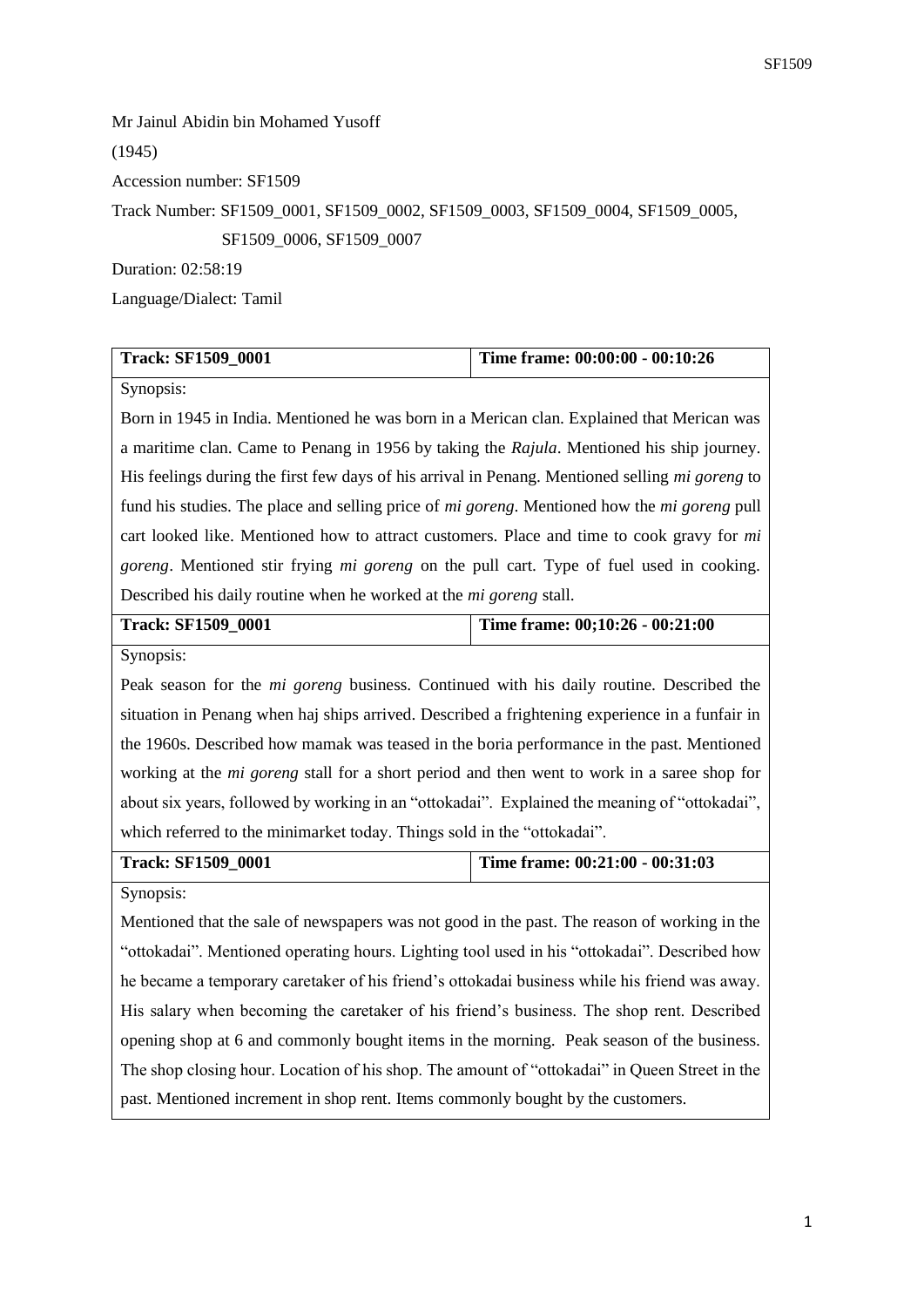| <b>Track: SF1509_0002</b>                                                                       | Time frame: 00:00:00 - 00:10:06 |  |
|-------------------------------------------------------------------------------------------------|---------------------------------|--|
| Synopsis:                                                                                       |                                 |  |
| Continued with items commonly bought by the customers. Impact of the lifting of Penang free     |                                 |  |
| port status. His opinion on the abolishment of the Rent Control Act. Described witnessing       |                                 |  |
| bloody incidents during the May 13 incident 1969. Described the curfew. Moved on to do betel    |                                 |  |
| business for two years after that. Wages for betel leaves plucking. Mode of transportation used |                                 |  |
| for the delivery of betel leaves. Route taken for the delivery of betel leaves. Mentioned food  |                                 |  |
| sold at Merican Restaurant. Mentioned that Merican Restaurant was started in the 1960s. The     |                                 |  |
| location of Merican Restaurant.                                                                 |                                 |  |
| <b>Track: SF1509_0002</b>                                                                       | Time frame: 00;10:06 - 00:20:24 |  |
| Synopsis:                                                                                       |                                 |  |
| Mentioned it was his father who started Merican Restaurant. Described how the business          |                                 |  |
| developed from a small scale. The reason of operating Merican Restaurant in King Street.        |                                 |  |
| Owner of the restaurant building. The reason of operating Merican Restaurant in King Street.    |                                 |  |
| The shop rent. Layout of the shop building. Other usage of the building besides functioning as  |                                 |  |
| a restaurant. Described space sharing with other tenants in the building.                       |                                 |  |
| Track: SF1509_0002                                                                              | Time frame: 00:20:24 - 00:29:53 |  |
| Synopsis:                                                                                       |                                 |  |
| Tools used for vegetables cutting. Explained there was no division of work for ingredients      |                                 |  |
| preparation. Places to shop for food ingredients. Mode of transportation used for food          |                                 |  |
| ingredients delivery. Explained why the food ingredients would be delivered at the back door.   |                                 |  |
| Containers used to store food. How frequent the kitchen and shop were cleaned. Steps taken to   |                                 |  |
| prevent a rat problem. Mentioned the layout at the front of the shop. Expenses spent on         |                                 |  |
| workers' meals and salaries.                                                                    |                                 |  |
| <b>Track: SF1509_0003</b>                                                                       | Time frame: 00:00:00 - 00:11:03 |  |
| Synopsis:                                                                                       |                                 |  |
| Materials of the dining tables. Repair work done in the shop. Explained why repair work was     |                                 |  |
| usually done during Chinese New Year. The cost of the repair work. The reason of replacing      |                                 |  |
|                                                                                                 |                                 |  |
| clay roof with zinc roof. Why did he not move despite facing the rat problem. Mentioned         |                                 |  |
| putting Chinni Katteh (China Garam) at the shop as a kind of protection. Number of workers      |                                 |  |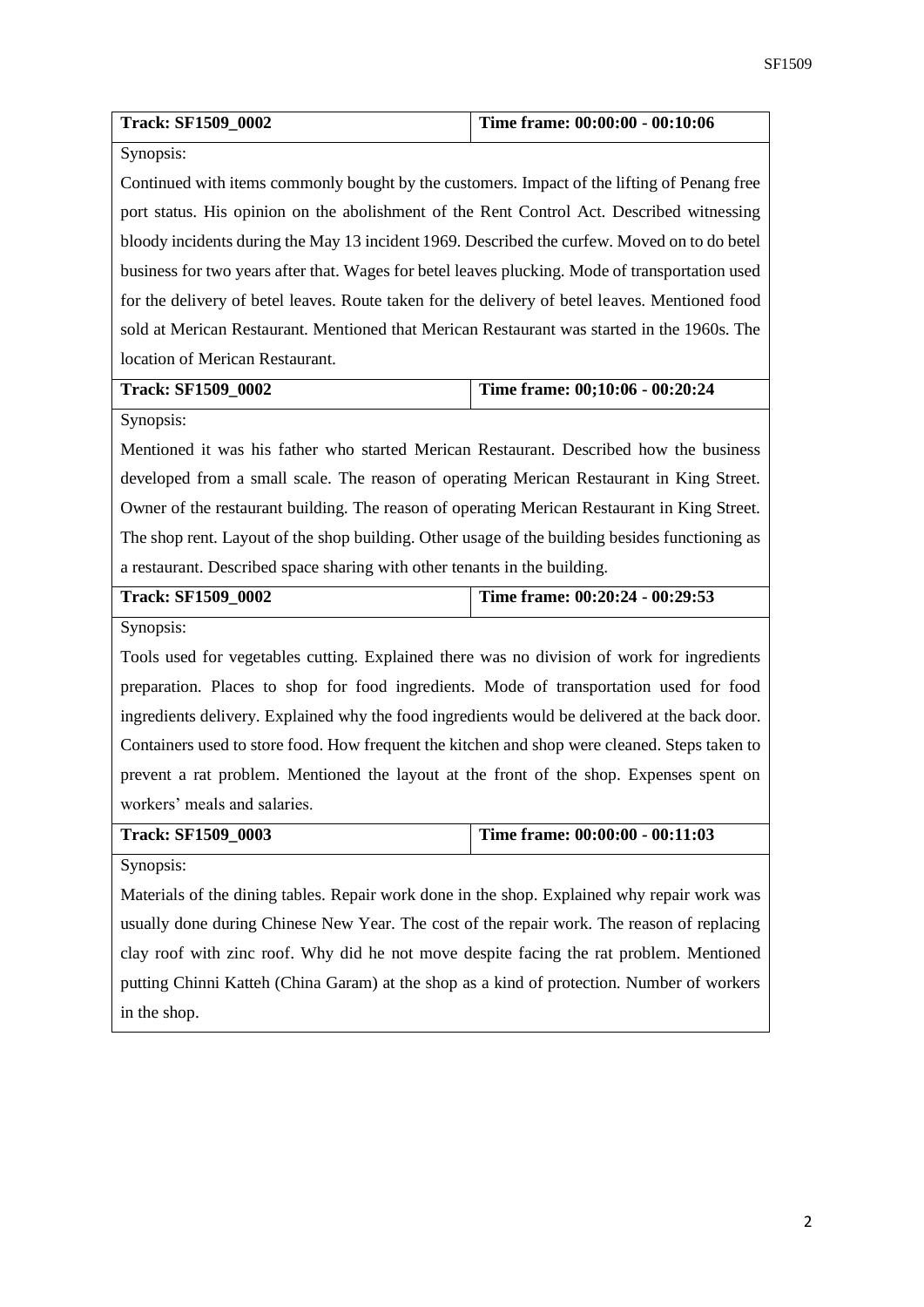| <b>Track: SF1509 0004</b>                                                                        | Time frame: 00:00:00 - 00:10:12 |
|--------------------------------------------------------------------------------------------------|---------------------------------|
| Synopsis:                                                                                        |                                 |
| Merican Restaurant staff's benefits. Mentioned selling food at a stall during the fasting month. |                                 |
| Types of food sold at the stall. The best-selling food. Merican Restaurant staff's benefits.     |                                 |
| Mentioned the daily income. Described how the restaurant earned money and expanded its           |                                 |
| business. Mentioned that Merican Restaurant was a shared business between his brother and        |                                 |
| him. His monthly salary. Space division in Merican Restaurant. Described distribution of work.   |                                 |
| The role he played in the restaurant. Described why workers of the restaurant were mainly        |                                 |
| from the same village as his.                                                                    |                                 |
| <b>Track: SF1509_0004</b>                                                                        | Time frame: 00:10:12 - 00:20:46 |
| Synopsis:                                                                                        |                                 |
| Mentioned food was provided to the restaurant workers. Described benefits provided to the        |                                 |
| workers. Described the daily routine of the workers. Off day for the restaurant. Mentioned       |                                 |
| becoming one of the partners in Merican Restaurant in the 1970s. Described work procedure.       |                                 |
| Mentioned purchasing food ingredients by cash. Continued with work procedure. Mentioned          |                                 |
| spices used in cooking and cooking techniques used to ensure that food could last longer.        |                                 |
| <b>Track: SF1509_0004</b>                                                                        | Time frame: 00:20:46 - 00:31:03 |
| Synopsis:                                                                                        |                                 |
| Described the situation in the restaurant. Peak hour in the restaurant. Mentioned the long queue |                                 |
| of people during peak hour. Mentioned eating only after the peak hour. Closing time of the       |                                 |
| restaurant. Described work procedure during closing. Mentioned workers hired for                 |                                 |
| dishwashing. Mentioned staying in King Street as well. Famous dishes of Merican Restaurant.      |                                 |
| Food menu on different days.                                                                     |                                 |
| <b>Track: SF1509_0005</b>                                                                        | Time frame: 00:00:00 - 00:11:48 |
| Synopsis:                                                                                        |                                 |
| Continued with the food menu on different days. The food prices then and now. Described          |                                 |
| changes in customers' selection of food. Described food preparation in the past. Famous dishes   |                                 |
| of Merican Restaurant. Explained how the Merican chicken was different from the others.          |                                 |
| Described ingredients used in Merican chicken. How he learnt cooking. Places to shop for food    |                                 |
| ingredients. Described the cooking process of Merican chicken.                                   |                                 |
|                                                                                                  |                                 |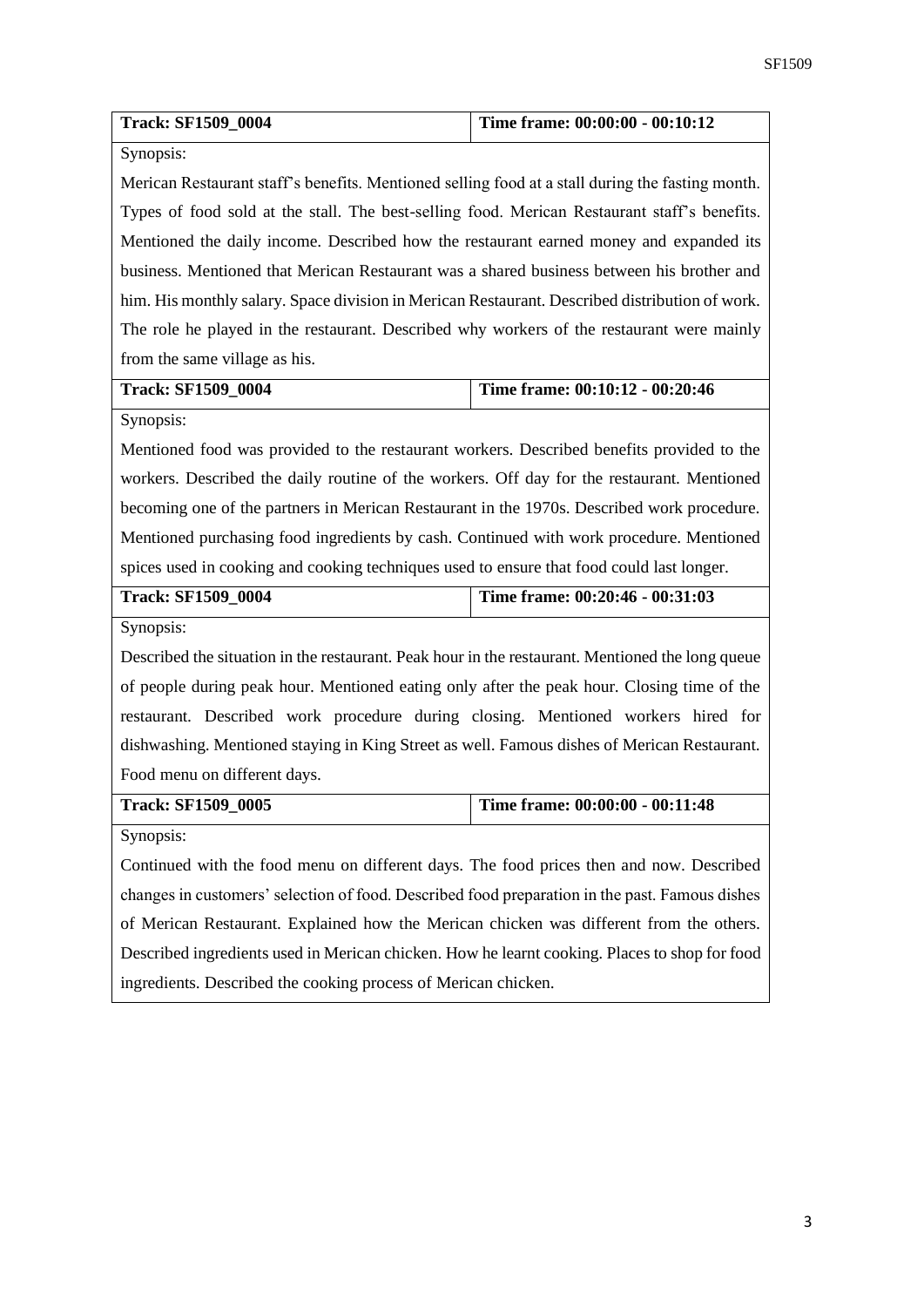| <b>Track: SF1509 0006</b> | Time frame: 00:00:00 - 00:10:00 |
|---------------------------|---------------------------------|
| Synopsis:                 |                                 |

Mentioned salted fish was the other famous dish in his restaurant. What was so special about the salted fish dish. Started selling salted fish dish in the 1960s. Explained why the salted fish dish was popular during rainy season in the past. Ingredients used in cooking the salted fish dish. Place to shop for the ingredients for salted fish dish. Described vegetable cooking process in the salted fish dish. Why did people like to eat smelt (fish). The smelt prices in the olden days. Why did people like to eat smelt. Described smelt (fish) cooking.

| <b>Track: SF1509 0006</b> | Time frame: $00:10:00 - 00:20:04$ |
|---------------------------|-----------------------------------|
|                           |                                   |

Synopsis:

Explained why not all curries should be added with coconut milk. Way to know if the fish was cooked. Why did the customers like their smelt dish. Described Aduku Briyani, the most famous briyani rice in his restaurant. Mentioned different kinds of briyani rice sold on different days. Ingredients used in Aduku Briyani. Place to shop for briyani ingredients. Described in details the cooking process of Aduku Briyani. Customers who would usually look for *daging rendang*. Ingredients used in *daging rending*. Described the cooking process of *daging rendang*. Place to shop for food ingredients.

| <b>Track: SF1509 0006</b> | Time frame: $00:20:04 - 00:31:03$ |
|---------------------------|-----------------------------------|
|                           |                                   |

Synopsis:

Continued with the place to shop for food ingredients. His regular customers. Customers' preferences in the olden days and nowadays. Mentioned festivals that his customers would place food orders. The food most asked for during festive seasons. Described his favorite customers. Mentioned some customers in the past who could not afford to pay would run away after eating. Compared the previous with the current working environment. Described why Merican Restaurant was closed down. His feelings during the close down. Described the arrangement made for the close down. Mentioned opening a stall at the Citibank building after the close down and eventually moved to 111 Bishop Street.

| <b>Track: SF1509 0007</b> | Time frame: 00:00:00 - 00:10:13 |
|---------------------------|---------------------------------|
| C <sub>trans</sub>        |                                 |

Synopsis:

Mentioned moving to 111 Bishop Street in 2002. Named the current shop as "Kembali Merican". The shop rent. Type of the shop. Mentioned sharing the shop with a Chinese who sold beverages. Space used by them and by the Chinese. Mentioned tools keeping. Number of workers at the current shop. Number of tables and chairs. The space maintenance. Mentioned workers could eat for free in the shop. Described the daily routine. Places to buy food ingredients.